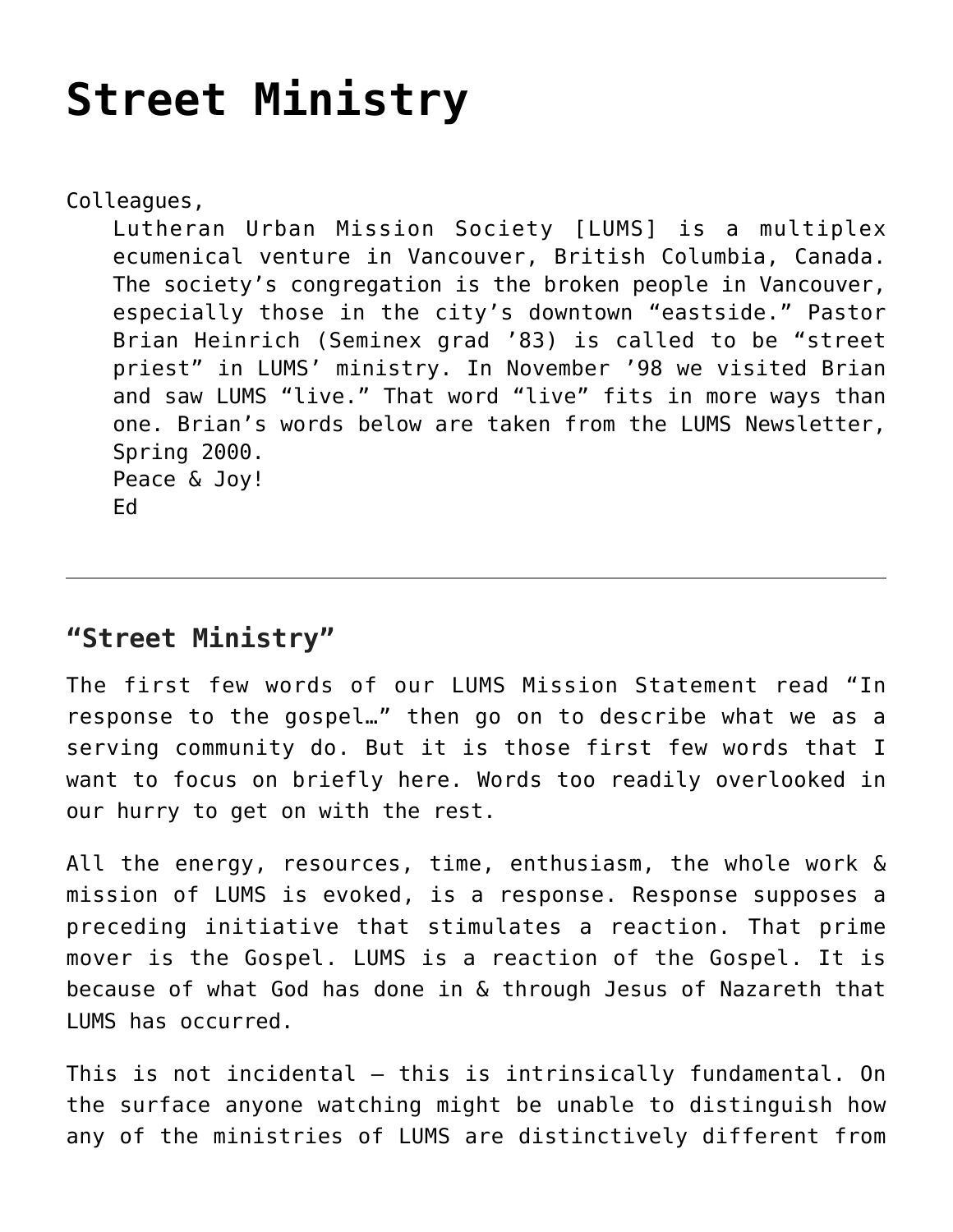many of the other social services available to the people of Vancouver's downtown eastside. But what spawned LUMS was and is the Holy Spirit.

Our starting place is not the social action we do, but instead the gracious loving welcoming God who manifests Himself in the life, death & resurrection of Jesus the Anointed.

This is important because it is our heartbeat. It is our Source. It is what animates & enables everything we do in this neighbourhood.

It could easily be overlooked in the day to day chaos of the demands of survival among the hungry, the addicted, the homeless, the mentally ill, and those living with HIV and AIDS.

Except that folks keep asking "why?" Why do you do this? What enables you to do this? "Author, author!"

And it affects (as well as effects) how we do what we do. It is not just about the quantity, it is about the quality.

Every gesture of loving support, every soul listened to, every mouthful of food offered, and every blanket given has the Christ codicil attached to it.

This is important because it honours, & acknowledges the Divine initiative. Remember the Lukan story commonly known as the prodigal son that we often hear during this Lenten season; Luke reports that while the wayward breast-beating son is making his way homeward reciting his plea for forgiveness, the father scanning the horizon with binoculars sees him while he is still a great way off, then runs out to greet and welcome the child home again. The point is that the father is ceaselessly scanning, searching the horizon for the earliest slightest hint of what might look like his beloved child. Like all parents of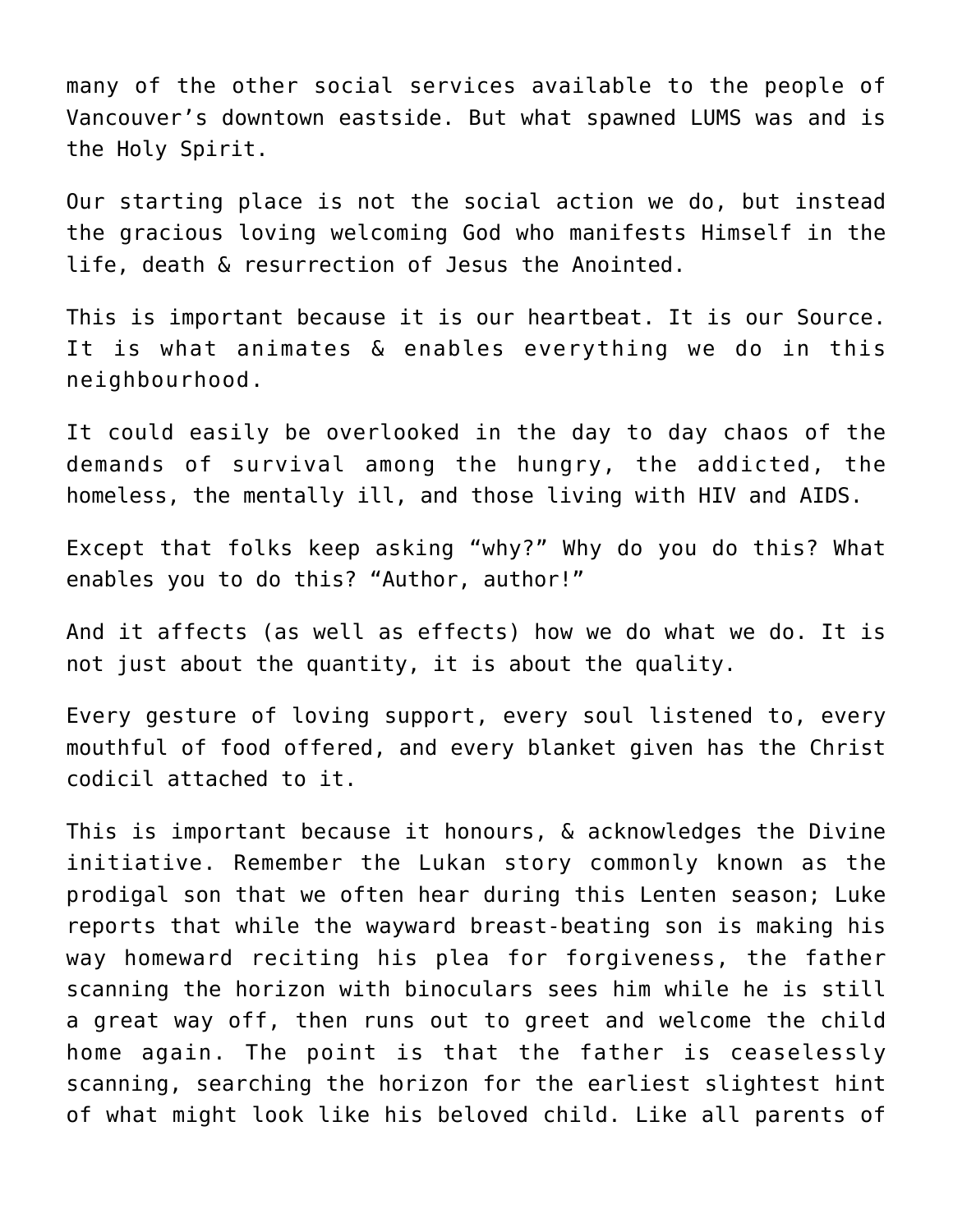the disappeared he is hoping against hope and never gives up. Then the old man hurries out to embrace the truant child. He takes the initiative and goes to the child not waiting in parental dignity to be approached, but gushing his pleasure at the return before the child has the opportunity to get a word in edgewise about his about-face. This describes the Divine zealous love for us.

This is the character of the God of Jesus. Who before we speak, hears us (Psalm). This is the God we announce by our caring presence in the pain and chaos of the downtown eastside. If we were to press some of the folk we serve to describe the God LUMS proclaims in Word, Sacraments and service they might say "The God of LUMS is one Who welcomes indiscriminately to His feast, the hungry, the cold, the addicted, the HIV positive, the homosexual and transsexual folk, others with psychiatric difficulties, wounded first nations peoples, and assorted other social outcasts and disenfranchised." Sounds like "good news to the poor"!!!

"Why?" "Why do we do these acts of love?" The action of God provokes like [action] in us. So to echo the Apostle, We love because God has first loved us.

And that impacts on how we do what we do. It is not enough just to engage in acts of justice. It is how we engage in these actions. Each is done "in the Name of," not owning the credit ourselves but telling by how we do where & why the credit is truly due. The very practical frontline nitty gritty work of LUMS is mission, is evangelical because it is animated by and perpetuates the love of God in Christ Jesus, our Lord.

In a future installment – reflections on the following consequent phrases in our mission statement: "in response to the Gospel and the needs we see around us …"